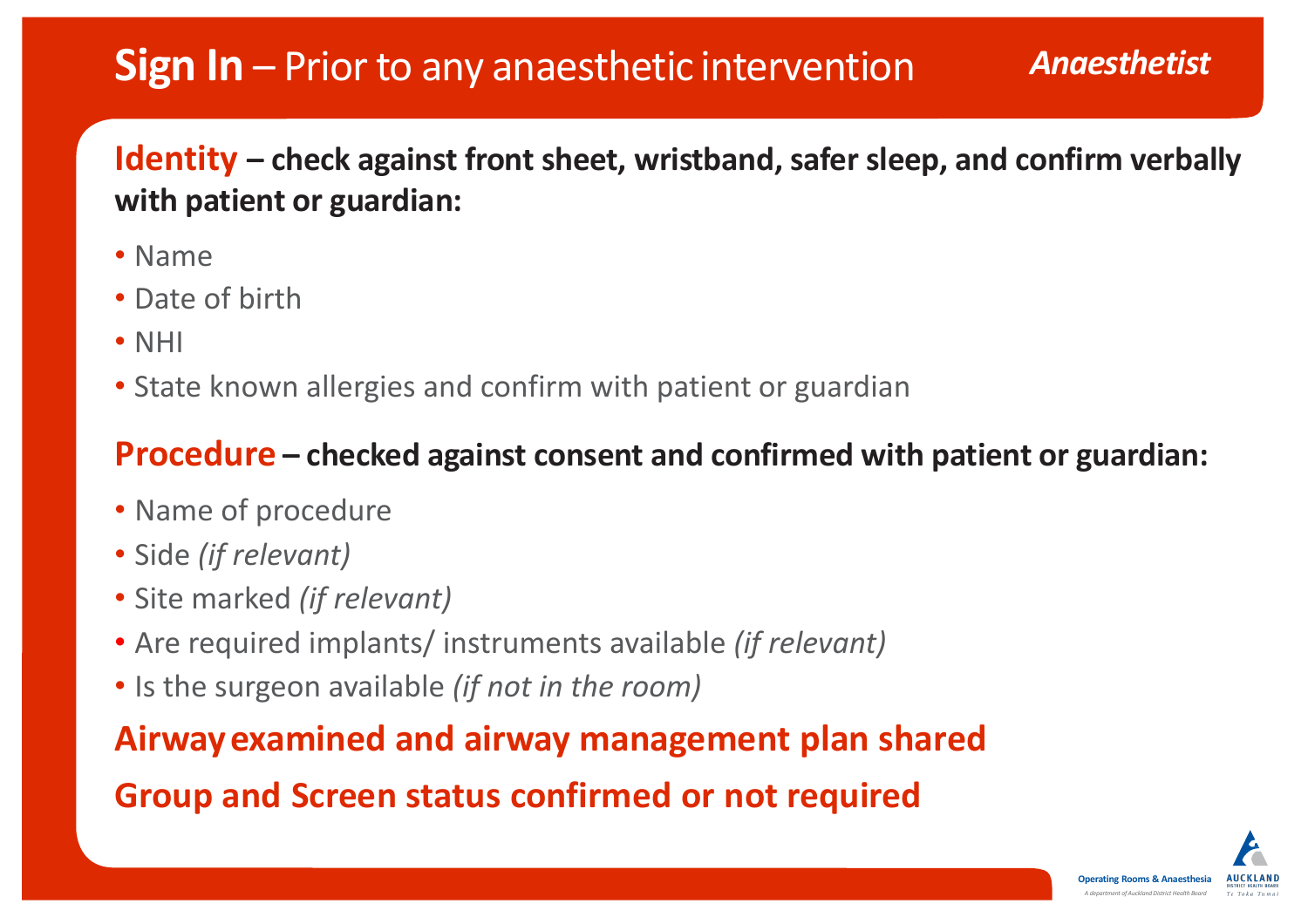## **Time out** – After positioning and before skin incision *Surgeon*

### **Surgeon, Anaesthetist and Nurse verify:**

- Patient Name
- Procedure
- Site Marking + Side
- Positioning
- Correct imaging on display

**Has antibiotic prophylaxis been given within the last 60 minutes?** 

- **Surgeon**
- Anaesthetist
- Nursing Team
- Other disciplines *(where relevant)*

**Measures or plans for thromboprophylaxis during surgery considered?** 

**Is blood availability status appropriate to risk of bleeding?**

**Concerns or potential critical events?**

**Confirm all team members have introduced themselves by name and role.**



 **Operating Rooms & Anaesthesia**  *A department of Auckland District Health Board*